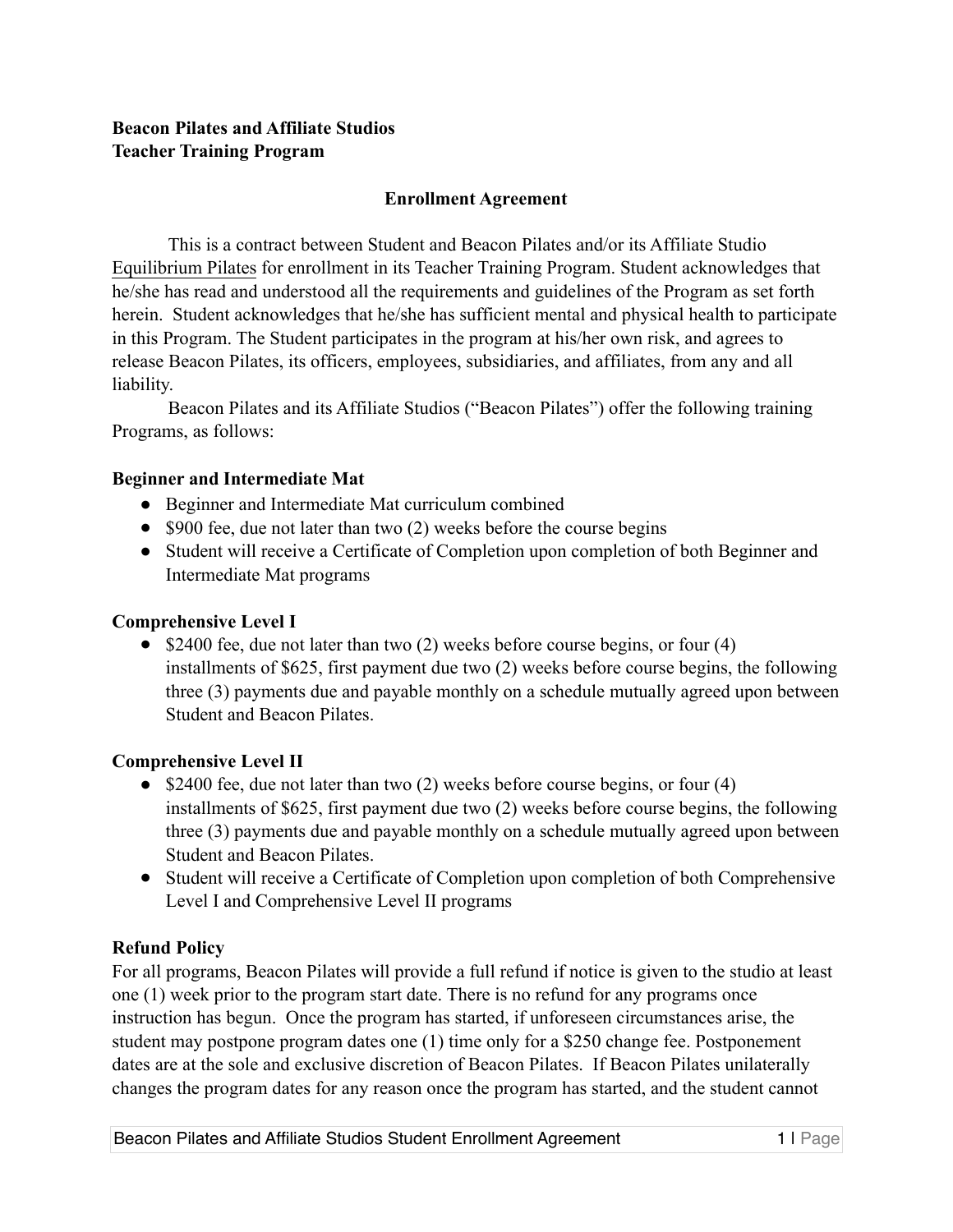attend on those dates, the student will receive a pro-rated refund based on percentage of instructional time attended. This policy is intended to provide the student with the opportunity to obtain his/her certification in the most effective and efficient way possible, allowing for individual circumstances which may affect program completion.

## **Grading and Enrollment Policy**

Student grades, and whether student successfully passes the program, are at the sole and exclusive discretion of Beacon Pilates. Beacon Pilates retains the exclusive right to accept or deny applicants based on space in the program and applicant qualifications. If the student fails their entire program, for any certification, he/she must retake at his/her own expense after a consultation with, and with approval by, Beacon Pilates. Student must complete all required hours within their designated program in order to successfully complete that program.

## **Liability Waiver and Release**

All students must read and acknowledge that they understand Beacon Pilates' Liability Waiver and Release, by their signature at the end of this Agreement. All students agree to the following:

I, as consideration for my participation in the fitness activities at Beacon Pilates, legally bind myself and my heirs, executors and administrators and hereby waive, fully and finally, any causes of action or claims against Beacon Pilates and forever release Beacon Pilates, along with its owners, directors, officers, employees, members, shareholders, representatives, agents, affiliates, and assignees from any and all liability, responsibility, claims, causes of action, injuries, judgments or other damage of any nature whatsoever, including, but not limited to, any personal injuries incurred by the undersigned patron/ user/subscriber/member of Beacon Pilates, directly or indirectly resulting from participating in the services and/or activities undertaken at Beacon Pilates, as well as any personal injury sustained by the undersigned patron's presence on the real property premises of Beacon Pilates whether or not participating in or utilizing the services and/or activities of Beacon Pilates.

### **Medical Disclaimer**

In order to participate in any of our training programs, all students must read and acknowledge that they understand Beacon Pilates' Medical Disclaimer, by their signature at the end of this Agreement. All students agree to the following:

The information contained in our program is intended for information reference purposes only and is not intended as a substitute for professional medical advice. Prior to participating in any exercise/fitness program or activity, it is recommended that you seek the advice of your physician or other qualified healthcare professional. None of the information provided should be used to diagnose, treat, cure or prevent any medical condition. We will not be liable for any complications, injuries, loss or other medical problems arising from or in connection with the use of or reliance upon any Beacon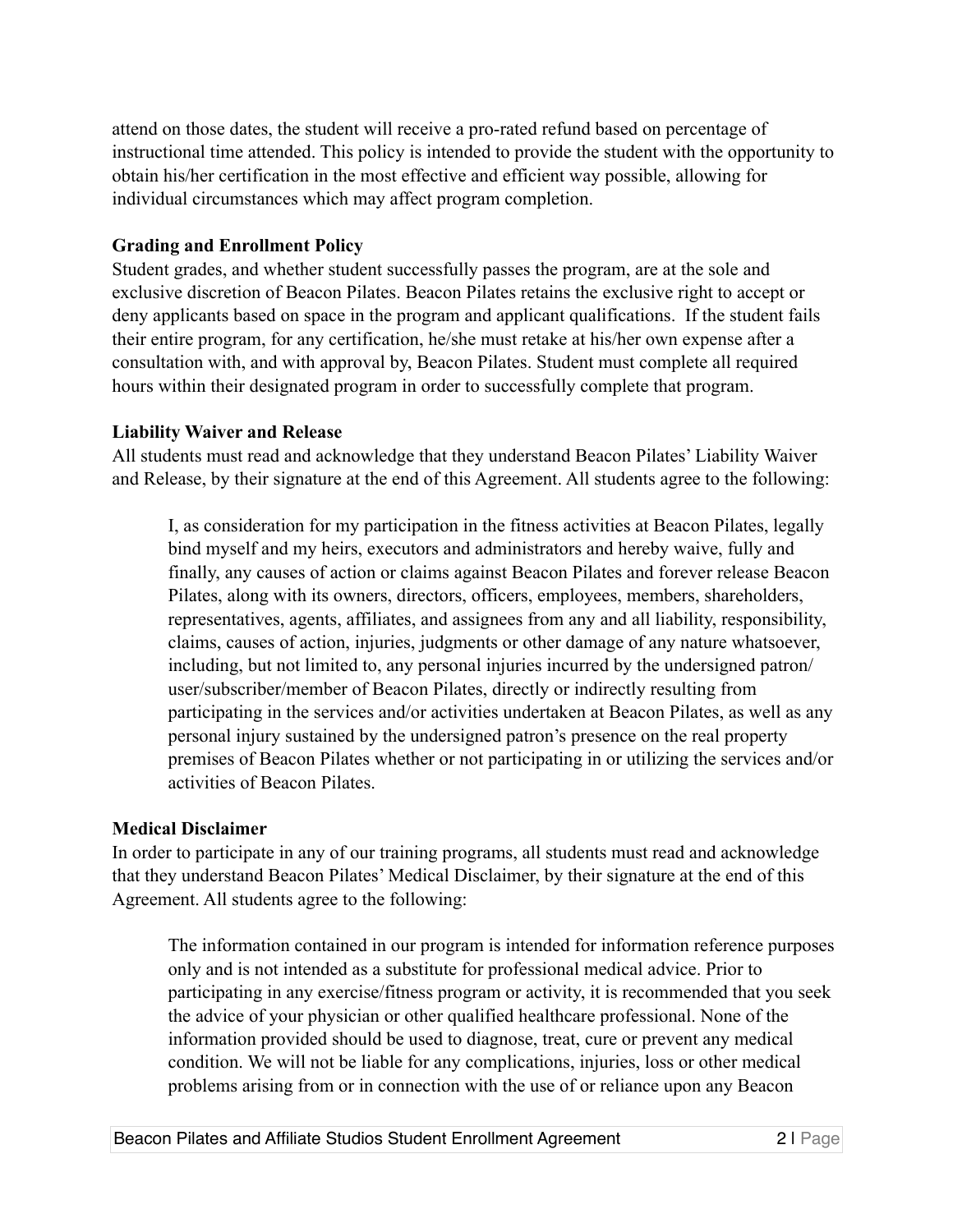Pilates information. Beacon Pilates coursework is specifically designed for advanced practitioners, movement professionals, and Pilates teachers.

### **Copyright Warning**

All training materials and logos are the exclusive property of Beacon Pilates. All rights reserved. Unauthorized duplication of any Beacon Pilates materials or logos is a violation of applicable laws. The entire contents of our materials are protected by international laws. The owner of the copyrights and respective trademarks is Beacon Pilates. You may not modify, copy, reproduce, republish, upload, post, transmit, or distribute in any manner any training material including text, graphics, code, and/or software without the express written permission of Beacon Pilates.

### **Acknowledgment**

I acknowledge that I have read this Enrollment Agreement or it has been read to me, I understand it, and I agree to it. This Enrollment Agreement does not take effect until it is signed by both Student and representative of Beacon Pilates or Affiliate Studio.

#### **Election of Program**

| I elect the following program(s): |  |
|-----------------------------------|--|
| Start date:                       |  |
| Payment due dates:                |  |

Signed,

STUDENT (PLEASE PRINT)

 $\mathcal{L}_\text{max}$  , where  $\mathcal{L}_\text{max}$  and  $\mathcal{L}_\text{max}$  and  $\mathcal{L}_\text{max}$ 

 $\mathcal{L}_\text{max}$  , where  $\mathcal{L}_\text{max}$  and  $\mathcal{L}_\text{max}$  and  $\mathcal{L}_\text{max}$ 

 $\mathcal{L}_\text{max}$  , where  $\mathcal{L}_\text{max}$  and  $\mathcal{L}_\text{max}$  and  $\mathcal{L}_\text{max}$ 

DATE

 $\mathcal{L}_\text{max}$ 

 $\mathcal{L}_\text{max}$ 

SIGNATURE

| Equilibrium Pilates of Montclair | <b>DATE</b> |
|----------------------------------|-------------|
|                                  |             |

Beacon Pilates and Affiliate Studios Student Enrollment Agreement 3 | Page